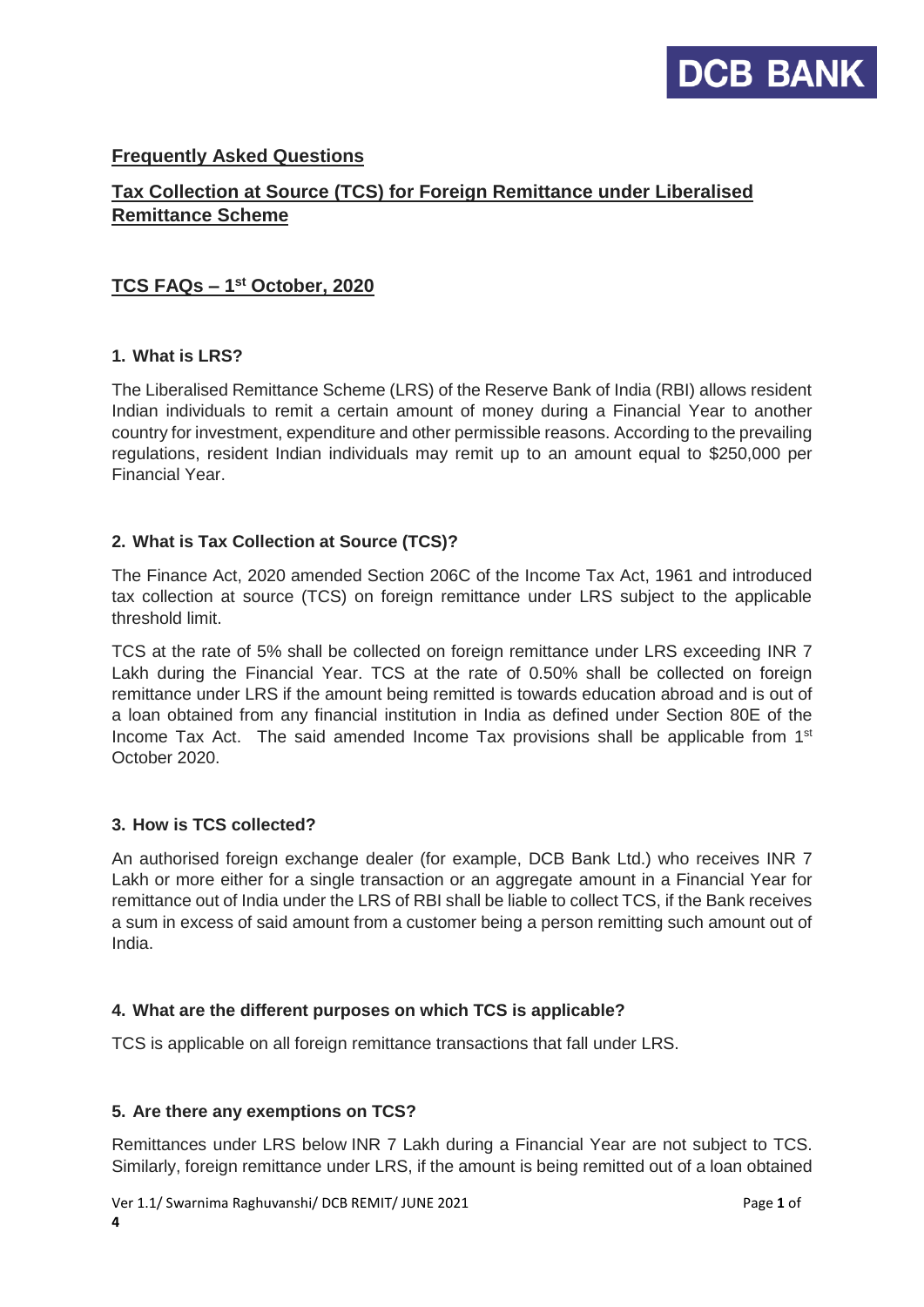

from any financial institution as defined under Section 80E of the Income Tax Act, TCS will be collected at 0.5% instead of 5% where the purpose of remittance is 'Education Abroad'.

TCS shall not apply, if the remitter is,

- (i) liable to tax deducted at source under IT Act and has deducted such amount;
- (ii) the Central Government, a State Government, an embassy, a High commission, a legation, a commission, a consulate, the trade representation of a foreign state, a local authority or any other person as notified by the Central Government.

#### **6. How is TCS computed for foreign remittance transactions?**

This example demonstrates how TCS is applicable for foreign remittances. *Example 1.*

|               | Sr. No. Customer | Foreign        | Foreign                  | <b>TCS</b> | <b>TCS</b> | <b>TCS Rate</b> | <b>TCS</b> |
|---------------|------------------|----------------|--------------------------|------------|------------|-----------------|------------|
|               |                  | Remittance     | Remittance on Applicable |            | Applicable | $\%$            | Amount     |
|               |                  | under LRS till | 1 Oct 2020               | Yes/No     | Amount     |                 | (INR)      |
|               |                  | 30 Sept 2020   | (INR)                    |            | (INR)      |                 |            |
|               |                  | (INR)          |                          |            |            |                 |            |
|               |                  |                |                          |            |            |                 |            |
|               | A                | 5,00,000       | 2,00,000                 | N          |            |                 |            |
| $\mathcal{P}$ | B                | 6,00,000       | 2,00,000                 | Y          | 1,00,000   | 5%              | 5,000      |
|               |                  |                |                          |            |            |                 |            |
| 3             | C                | 8,00,000       | 2,00,000                 | Υ          | 3,00,000   | 5%              | 15,000     |
|               |                  |                |                          |            |            |                 |            |
| 4             | D                | 8,00,000       | 2,00,000*                | Υ          | 3,00,000   | 0.5%            | 1500       |
|               |                  |                |                          |            |            |                 |            |

\* Fund for remittance utilised from a loan obtained from a financial institution as defined under Section 80E of the Income Tax Act for the purpose of pursuing education abroad.

## **7. Can I avail tax credit on TCS?**

Yes, the remitter may claim credit for TCS amount by filing the Income Tax Return subject to applicable Income Tax provisions.

#### **8. Will GST be applicable on TCS?**

No GST will be applicable on the TCS. However, GST will be applicable on the currency conversion, remittances charges or any other charges as applicable.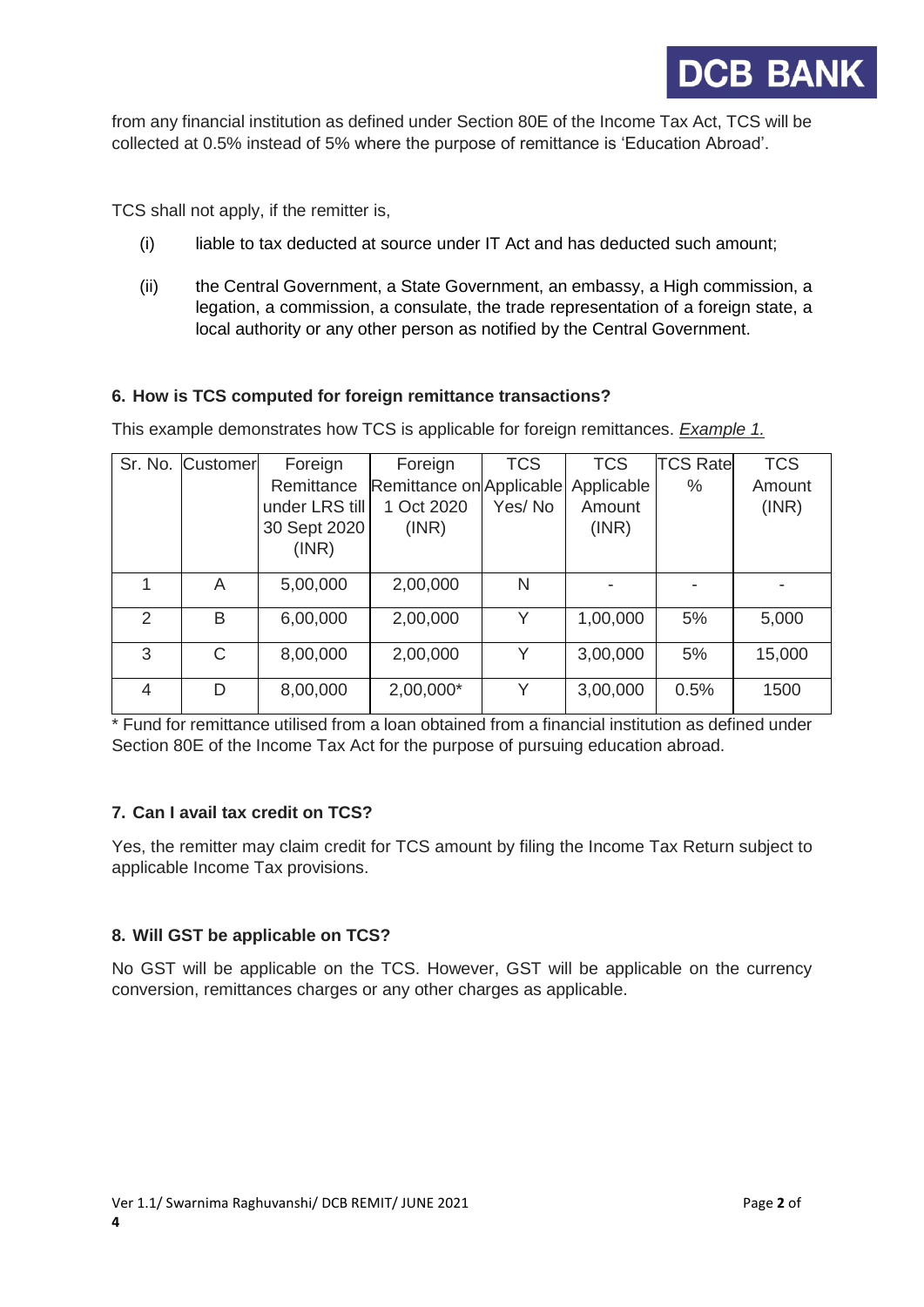## **Additional TCS FAQs from 1 st July, 2021**

## **9. What is section 206CCA?**

Section 206CCA of the Income Tax Act, 1961 (the "Act") provides Collection of Tax at Source (TCS) from the customer/ buyer/ remitter at higher rates in the event of specific transactions (including outward remittance under LRS), if the customer/ buyer/ remitter is a specified person (i.e. non-filer of Income Tax Returns) as defined u/s 206CCA of the Act.

## **10. From what date is the section 206CCA applicable?**

Section 206CCA is applicable from 1<sup>st</sup> July 2021.

## **11. Applicable on which type of transactions?**

The higher rate of TCS shall be also collected for transactions under LRS that exceed the threshold of INR 7 Lakh in a Financial Year and the customer/ remitter/ buyer is a non-filer of Income Tax Returns as defined u/s 206CCA of the Act. Higher TCS rates are also applicable for some other transactions as prescribed under the Income Tax provisions.

## **12. When is the increase rate on TCS applied?**

The TCS is required to be collected at higher rates than prescribed in the Act, if the person has not filed Income Tax returns for two Assessment Years relevant to the two previous years immediately prior to the previous year in which tax is required to be collected, for which the time limit of filing of Income Tax Return under section 139(1) has expired: and

Going back to Point 6 'Example 1' in this FAQ document, the aggregate of TDS and TCS in this case is INR 50,000 or more in each of the two previous years.

## **13. What is the TCS applicable rate?**

If the buyer/ remitter/ customer fulfils the conditions in Point 12, then TCS shall be collected at higher of the following two rates:

- a) at twice the rate specified in the relevant provision of the Act or
- b) at the rate of 5%

Higher rates of TCS 10% instead of 5% will be applicable in the case of any LRS transactions (Foreign Remittance, International Debit Card, and International Pre-Paid Cards).

*Example 2:* A person has done LRS remittance in FY 2021-22 amounting to INR 4 Lakh. Additionally he used a Debit Card abroad for an international transaction of INR 5 Lakh on 5<sup>th</sup> July, 2021 and the same day he also used his Pre-Paid Card for another international transaction of INR 2 Lakh. The customer is a non-filer of IT returns as specified u/s 206CCA of the Act.